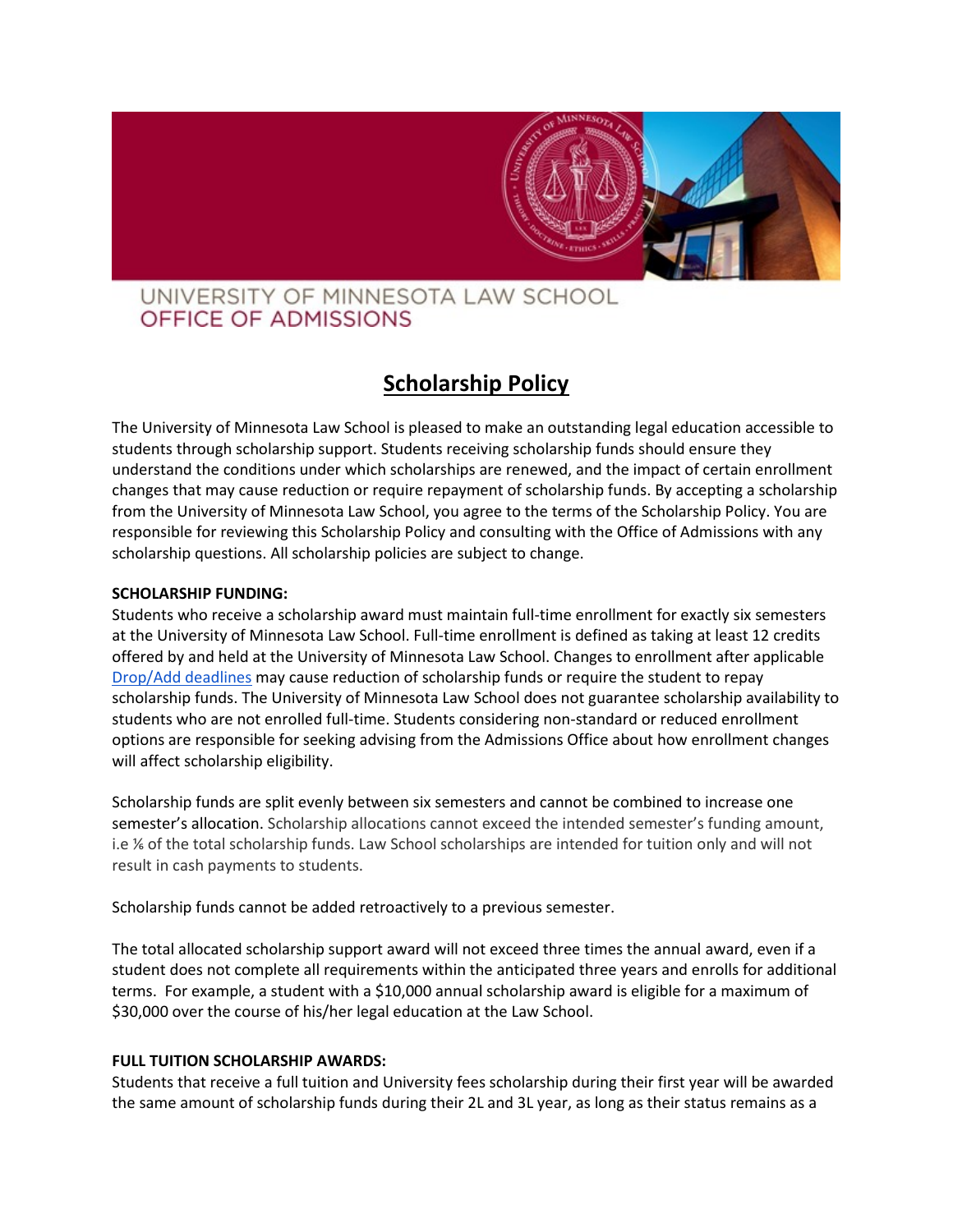full-time law student (12 credits or more each semester). Regardless of any tuition or fee changes, full tuition scholarship dollar amounts will remain the same as the dollar amount originally awarded.

Beginning with those admitted in the Fall of 2017, students who receive a scholarship covering full tuition during their first year will be awarded funds that cover full tuition each semester as long as their status remains as a full-time law student (12 credits or more each semester). University fees will not be covered.

# **RESIDENCY STATUS:**

All non-resident to resident status changes may result in reduction of the scholarship amount. Scholarships for students whose residency status changes from resident to non-resident will not be adjusted.

# **LEAVE OF ABSENCE:**

The University of Minnesota Law School does not guarantee the availability of scholarships for students who take a leave of absence. In consultation with the Office of Admissions, the Scholarship Committee will reconsider, re-evaluate, and if necessary, adjust a scholarship award upon return from a leave of absence. Students returning from a leave of absence are responsible for contacting the Office of Admissions in writing at least two calendar months before the start of their semester of return.

# **REPAYMENT OF SCHOLARSHIP AWARDS:**

If a student withdraws from classes mid-semester (i.e. after classes have begun and after tuition refund deadlines have passed), the student will be required to repay some or all of the scholarship received for that semester.

# Refund and drop/add deadlines are posted on the Law School's website at[:](http://www.law.umn.edu/current/deadlines.html)

<http://www.law.umn.edu/current/deadlines.html>. The student's responsibility to repay scholarship funds for a mid-semester withdrawal rises inversely with the tuition refund schedule set by the University. For instance:

| Refund Percentage as set by the<br>University | Scholarship amount owed back to the<br>University of MN |
|-----------------------------------------------|---------------------------------------------------------|
| 100%                                          | 0%                                                      |
| 75%                                           | 25%                                                     |
| 50%                                           | 50%                                                     |
| 25%                                           | 75%                                                     |
| 0%                                            | 100%                                                    |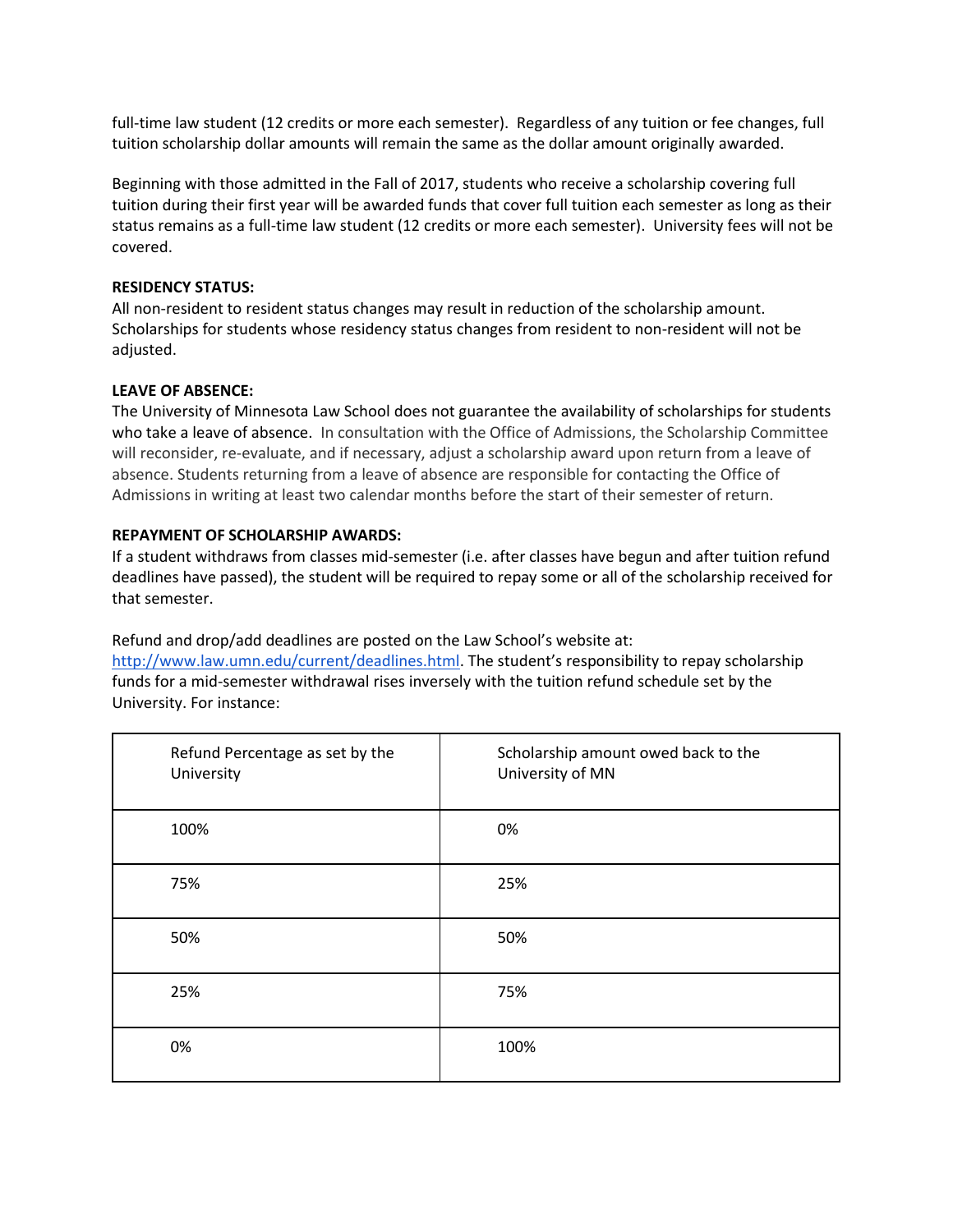If a student withdraws from classes BEFORE the 100% tuition refund deadline, the student would not be responsible for scholarship repayment in any amount.

If a student remains enrolled at the end of the semester for all classes, the student does not need to pay back the scholarship amount.

Students who experience an unexpected personal or health emergency during a semester may be eligible for a [Tuition Refund Appeal](http://onestop.umn.edu/finances/student_account/refunds/appeal.html) through the University. Tuition refund appeals requests are due in August following the academic year during which a student withdrew. Students who are successful in obtaining a Tuition Refund are not responsible for repaying their scholarship back to the University.

# **SUMMER SCHOLARSHIP FUNDS:**

Law School scholarships provide funding for students to use during six semesters of full-time study (12 or more credits) toward completion of the J.D. degree, which requires 88 Law School credits. Scholarship funds are not available for use during the summer semester.

# **STUDYING ABROAD OR VISITING AWAY:**

Scholarship funds do not cover tuition or expenses for students enrolling in foreign or domestic study away programs through another ABA-accredited law school or foreign institution. Scholarship funds apply to and only cover the credits incurred by full-time students who have their tuition and fees incurred through the University of Minnesota Law School.

If a student studies away from the University of Minnesota Law School, the student forfeits all scholarship funds for the semester(s) in which the student is studying away, and cannot apply these funds to future semesters. This includes any student taking a small number of credits at MN Law, but the majority of their credits at another institution.

#### **GRADUATE COURSES:**

A student may use scholarship funds for up to 6 credits from another graduate or professional program at the University of Minnesota as long as those credits will be counted toward the student's JD degree, and the credits taken are on the Law School transcript. Students must inform the Office of Admissions of any plans to take graduate courses in writing when the student registers for other graduate coursework. The University of Minnesota Law School does not guarantee the availability of scholarship funds to any student who fails to inform the Office of Admissions as to their enrollment in other graduate coursework by the start of the semester.

# **COMBINED DEGREE PROGRAMS:**

Students pursuing a combined degree (joint or dual) at the University of Minnesota should carefully consider tuition and scholarship eligibility as they plan their programs, in consultation with the Admissions Office, Dean of Students Office, and appropriate advisors from the partner program. Law School scholarships may be used for Law School study only. In no cases will scholarship funds exceed the total tuition charged under the Law Career in a given semester.

Dual Career enrollment: Students may be eligible to receive scholarship, fellowship, and assistantship support in both programs in a given semester.

*Law Scholarships:* After a student has completed the 1L year, the Admissions Office calculates a percredit scholarship rate (see example below). Scholarship support will then be applied to Law classes for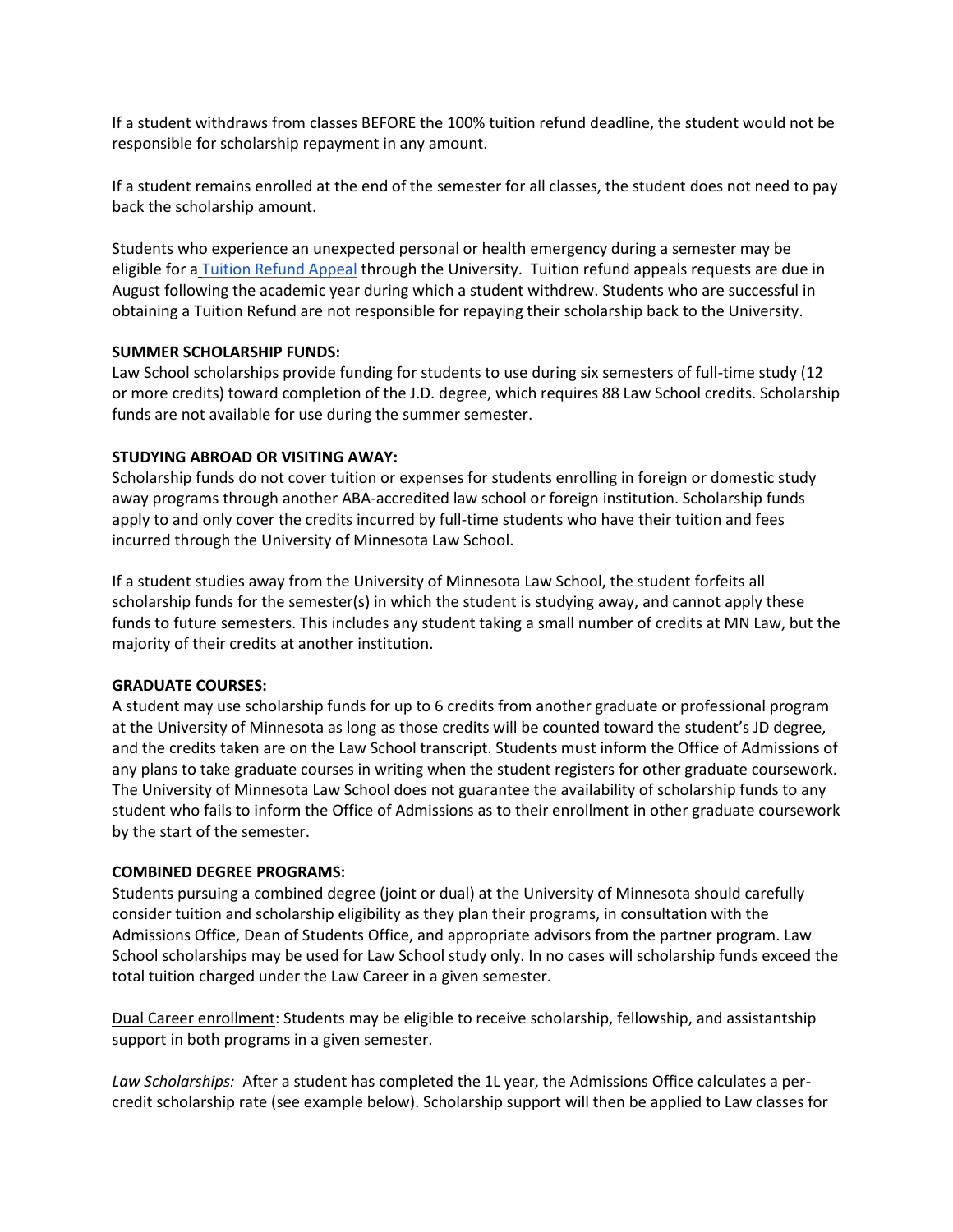each semester that remains on a per-credit basis. This amount is not to exceed the total Law tuition and fees charged in a given semester. It is important that students finalize their enrollment as early as possible each semester to ensure the correct calculation of Law tuition and fees and correct allocation of per-credit law scholarship funds. Once a student has elected to have scholarship funds calculated percredit, that calculation remains in effect for the duration of his/her studies at the Law School.

If a student determines that it is in their best interest not to have scholarship calculated per-credit, the student will be eligible for their semester's scholarship award only when taking a full-time credit load (12 or more) at the Law School. Because of the way J.D. credits are earned through a dual degree program, most dual degree students will only have five full-time semesters at the Law School prior to graduation; and, therefore, will not receive the entire scholarship amount awarded in the initial scholarship letter.

Dual Career Enrollment Per-Credit Scholarship Example: \$20,000/year or \$60,000 total for 3 years at full time status \$60,000 divided by 88 credits (to graduate from MN Law) = \$682/credit

*Partner program support:* Partner programs devise their own policies for applying support in any semester of enrollment in non-law credits. Students should consult an advisor in the partner program to determine how support from the partner program will be allocated.

# **LESS THAN FULL-TIME ENROLLMENT:**

Scholarships are not disbursed to any student who is enrolled less than full- time (12 credits) at the law school.

The Office of Admissions will need written approval from the Dean of Students Office if a student plans to take a reduced credit load or graduate early in a future semester. [Reduced enrollment plans](https://www.law.umn.edu/current-students/academic-resources/student-forms) should be confirmed BEFORE the start of the semester to ensure proper calculation of tuition, fees, financial aid, and scholarship amounts.

Students are required to obtain approval from the Dean of Students to enroll for less than full-time (12 credits) in any semester they are reducing credits and must submit the proof of approval from the Dean of Students to the Office of Admissions before the start of the semester and request the partial disbursement of their award. A percentage of the student's scholarship will be calculated and applied to their account by the Office of Admissions, depending on the number of credits taken (example below). The Office of Admissions will then manually update the scholarship disbursement database. Students studying away are not eligible for partial scholarship awards.

\$20,000/year or \$60,000 total for 3 years at full time status \$60,000 divided by 88 credits (to graduate from MN Law) = \$682/credit

# **DONOR APPRECIATION LETTER:**

The Law School greatly appreciates the generous donors who fund law school scholarships. Writing thank you notes is a professional courtesy and is expected to be done by scholarship recipients if the award letter provides details and requires a thank you. Failure to write a letter could result in scholarship withholdings.

# **SCHOLARSHIP FUND CHANGES:**